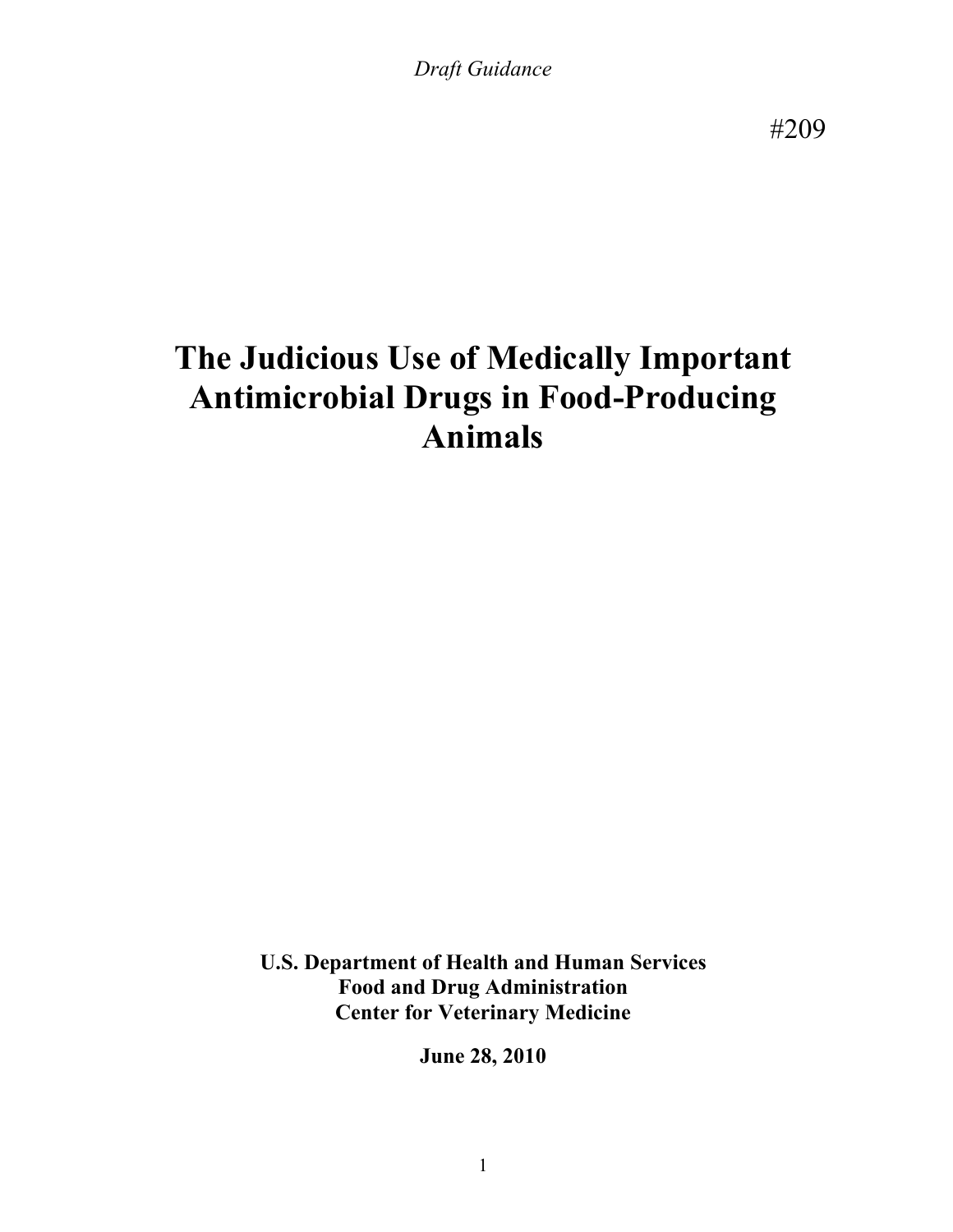# **The Judicious Use of Medically Important Antimicrobial Drugs in Food-Producing Animals**

This draft guidance is intended to inform the public of FDA's current thinking on the use of medically important antimicrobial drugs in food-producing animals.

This guidance document is being distributed for comment purposes only.

FDA's guidance documents, including this guidance, do not establish legally enforceable responsibilities. Instead, guidances describe the Agency's current thinking on a topic and should be viewed only as recommendations, unless specific regulatory or statutory requirements are cited. The use of the word "should" in Agency guidances means that something is suggested or recommended, but not required.

Submit comments on this draft guidance by the date provided in the *Federal Register* notice announcing the availability of the draft guidance. Submit written comments to the Division of Dockets Management (HFA-305), Food and Drug Administration, 5630 Fishers Lane, Rm. 1061, Rockville, MD 20852. Submit electronic comments to [http://www.regulations.gov](http://www.regulations.gov/). You should identify all comments with the docket number listed in the notice of availability that publishes in the *Federal Register*.

For further information regarding this document, contact William T. Flynn, Center for Veterinary Medicine (HFV- 1), Food and Drug Administration, 7519 Standish Place, Rockville, MD 20855, 240-276-9084. E-mail: william.flynn@fda.hhs.gov

Additional copies of this draft guidance document may be requested from the Communications Staff (HFV-12), Center for Veterinary Medicine, Food and Drug Administration, 7519 Standish Place, Rockville, MD 20855, and may be viewed on the Internet at either<http://www.fda.gov/AnimalVeterinary/default.htm> or [http://www.regulations.gov](http://www.regulations.gov/).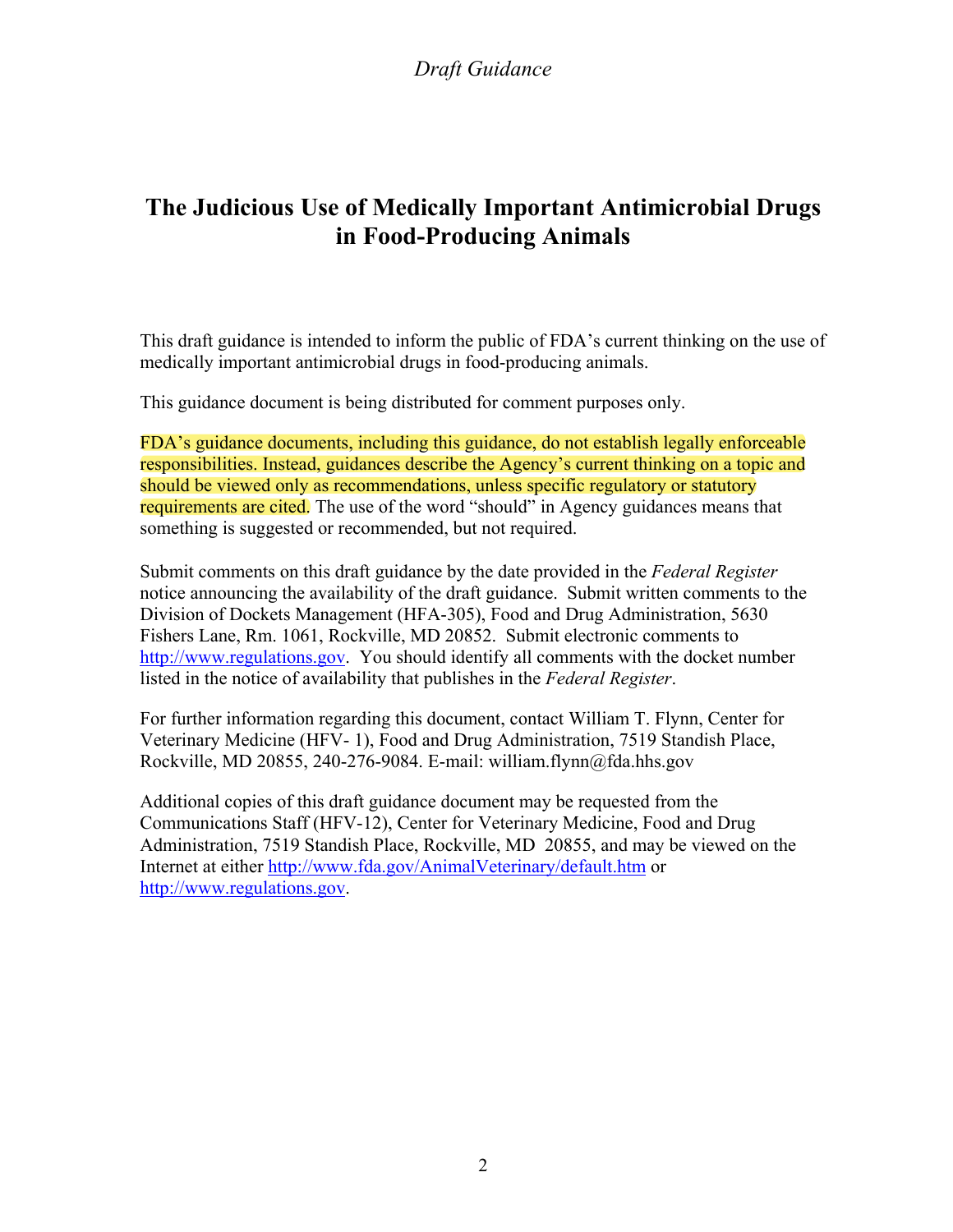## **The Judicious Use of Medically Important Antimicrobial Drugs in Food-Producing Animals**

*This draft guidance, when finalized, will represent the Food and Drug Administration's (FDA) current thinking on this topic. It does not create or confer any rights for or on any person and does not operate to bind FDA or the public. You can use an alternative approach if the approach satisfies the requirements of the applicable statutes and regulations. If you want to discuss an alternative approach, contact the FDA staff responsible for implementing this guidance. If you cannot identify the appropriate FDA staff, call the number listed on the previous page of this guidance.*

#### **I. Executive Summary**

 $\overline{a}$ 

Antimicrobial drugs have been widely used in human and veterinary medicine for more than 50 years, with tremendous benefits to both human and animal health. The development of resistance to this important class of drugs, and the resulting loss of their effectiveness as antimicrobial therapies, poses a serious public health threat. Misuse and overuse of antimicrobial drugs creates selective evolutionary pressure that enables antimicrobial resistant bacteria to increase in numbers more rapidly than antimicrobial susceptible bacteria and thus increases the opportunity for individuals to become infected by resistant bacteria. Because antimicrobial drug use contributes to the emergence of drug resistant organisms, these important drugs must be used judiciously in both animal and human medicine to slow the development of resistance. Efforts have been made to promote the judicious use of these drugs in humans (see <http://www.cdc.gov/getsmart/index.html>) as well as in animals (see <http://www.avma.org/issues/default.asp>). Using these drugs judiciously means that unnecessary or inappropriate use should be avoided. The focus of this document is on the use of medically important antimicrobial drugs<sup>[1](#page-2-0)</sup> in food-producing animals. Based on a consideration of the available scientific information, FDA is providing a framework for policy regarding the appropriate or judicious use of medically important antimicrobial drugs in food-producing animals. This framework includes the principles of phasing in such measures as 1) limiting medically important antimicrobial drugs to uses in food-producing animals that are considered necessary for assuring animal health; and 2) limiting such drugs to uses in food-producing animals that include veterinary oversight or consultation. Developing strategies for reducing antimicrobial resistance is critically important for protecting both public and animal health. Collaboration involving the public, the public health, animal health, and animal agriculture communities on the development and implementation of such strategies is needed to assure that the public health is protected while also assuring that strategies are feasible and that the health needs of animals are addressed.

<span id="page-2-0"></span><sup>&</sup>lt;sup>1</sup> The term "medically important antimicrobial drugs" generally refers to antimicrobial drugs that are important for therapeutic use in humans.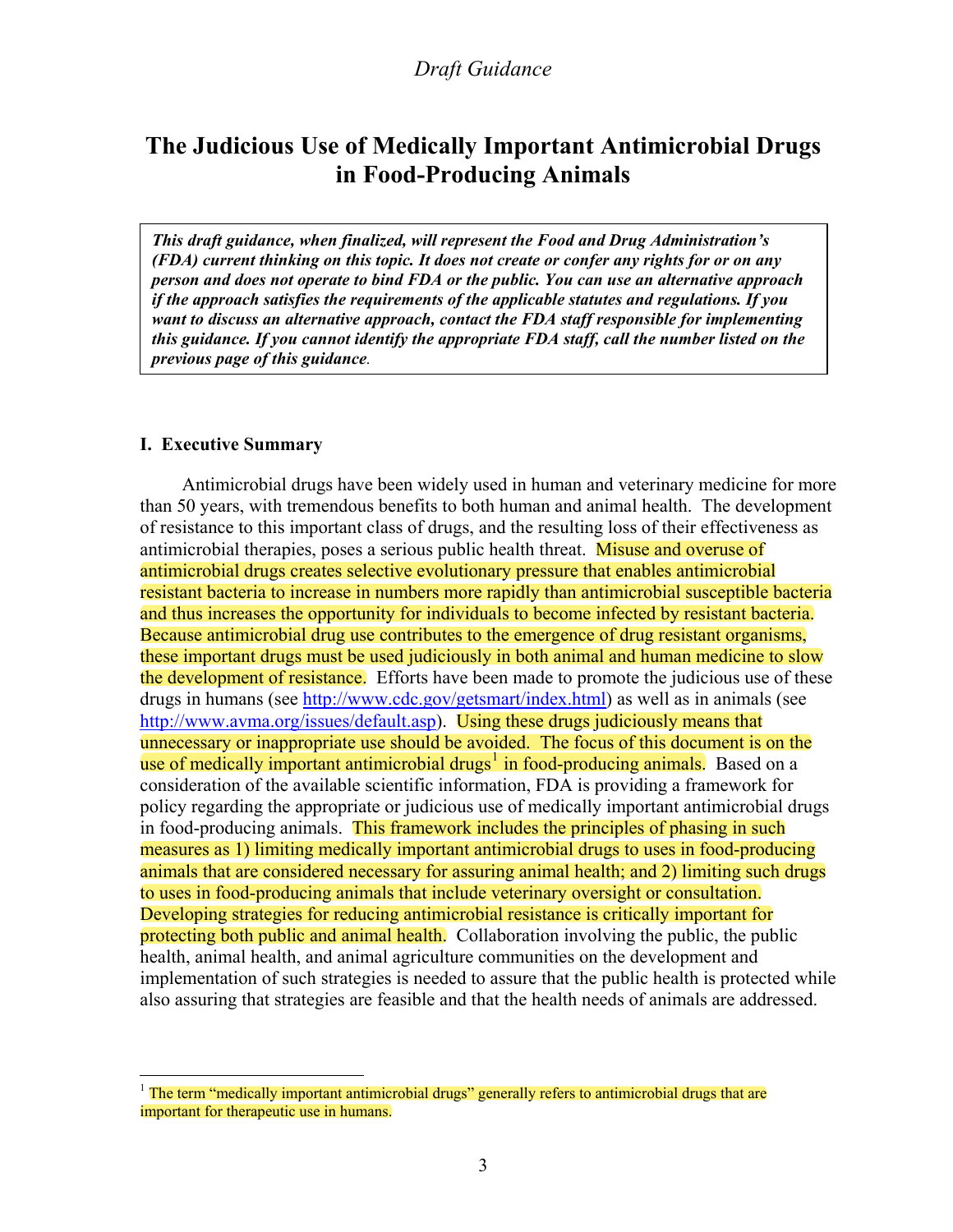#### **II. Introduction**

 $\overline{a}$ 

Antimicrobial resistance<sup>[2](#page-3-0)</sup>, and the resulting failure of antimicrobial therapies in humans, is a mounting public health problem of global significance. This phenomenon is driven by many factors including the use of antimicrobial drugs in both humans and animals. In regard to animal use, this document addresses the use of medically important antimicrobial drugs in food-producing animals for production or growth-enhancing **purposes.** These uses, referred to as production uses in this document, are often also referred to as "nontherapeutic" or "subtherapeutic" uses. Such uses are typically administered through the feed or water on a herd- or flock-wide basis and are approved for such uses as increasing rate of weight gain or improving feed efficiency. Unlike other uses of these drugs in animals (e.g., for the treatment, control, and prevention of disease), these "production uses" are not directed at any identified disease, but rather are expressly indicated and used for the purpose of enhancing the production of animal-derived products (e.g. increasing rate of weight gain or improving feed efficiency). This document summarizes some of the key scientific reports on the use of antimicrobial drugs in animal agriculture and outlines FDA's current thinking on strategies for assuring that medically important antimicrobial drugs are used judiciously in food-producing animals in order to help minimize antimicrobial resistance development.

#### **III. Key Scientific Reports on the Issue**

Questions regarding the use of antimicrobial drugs in food-producing animals have been raised and debated for many years. A variety of scientific committees, task forces, and organizations have studied the issue. We have briefly summarized below the findings and recommendations from some of the key reports addressing this issue. These reports provide context to FDA's current deliberations on this issue, and highlight the longstanding concerns that have been the subject of discussion in the scientific community as a whole. Unless otherwise indicated, the page numbers cited in this section refer to the relevant page numbers in the referenced report. A complete list of the reports summarized in this section is provided at Section IX of this document.

## 1969 Report of the Joint Committee on the Use of Antibiotics in Animal Husbandry and Veterinary Medicine

In July 1968, a Joint Committee was established in the United Kingdom to obtain information regarding the use of antibiotics in animal husbandry and veterinary medicine, particularly with respect to antibiotic resistance. This report, often referred to as the "Swann Report," was presented to Parliament in November 1969 by the Secretary of State

<span id="page-3-0"></span> $2$  The term "antimicrobial" refers broadly to drugs with activity against a variety of microorganisms including bacteria, viruses, fungi, and parasites. Antimicrobial drugs that have specific activity against bacteria are referred to as antibacterial or antibiotic drugs. However, the broader term "antimicrobial," commonly used in reference to drugs with activity against bacteria, is used in this document interchangeably with the terms antibacterial or antibiotic. Antimicrobial resistance is the ability of bacteria or other microbes to resist the effects of a drug. Antimicrobial resistance, as it relates to bacterial organisms, occurs when bacteria change in some way that reduces or eliminates the effectiveness of drugs, chemicals, or other agents designed to treat bacterial infections.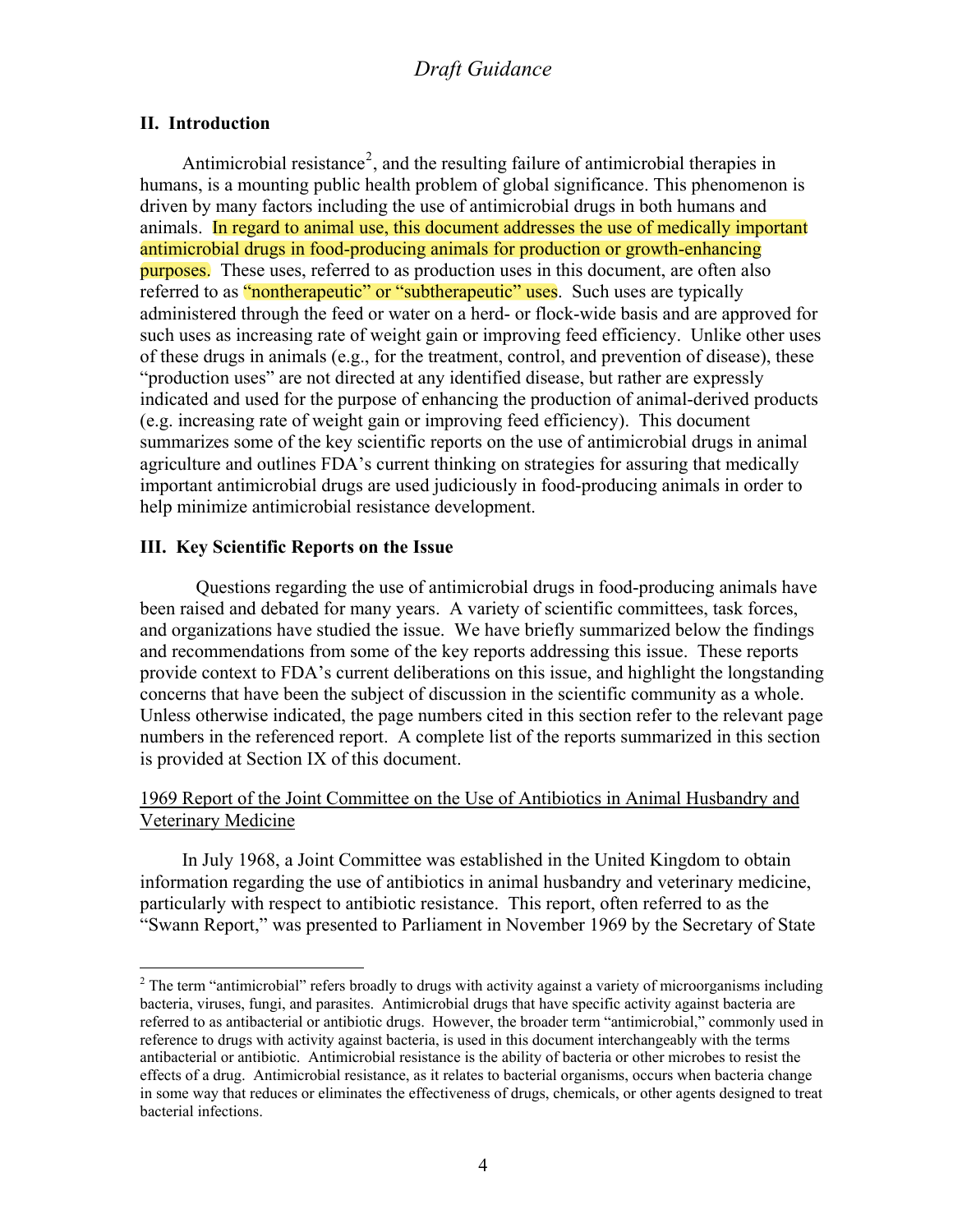for Social Services, the Secretary of State for Scotland, the Minister of Agriculture, Fisheries and Food, and the Secretary of State for Wales. The report concluded that the administration of antimicrobials to food-producing animals, particularly at subtherapeutic levels, poses a hazard to human and animal health.

The report stated, "It is clear that there has been a dramatic increase over the years in the numbers of strains of enteric bacteria of animal origin which show resistance to one or more antibiotics. Further, these resistant strains are able to transmit this resistance to other bacteria. This resistance has resulted from the use of antibiotics for growth promotion and other purposes in farm livestock" (*Ref. 1,* p. 60). The report also noted, "There is ample and incontrovertible evidence to show that man may commonly ingest enteric bacteria of animal origin" (*Ref. 1,* p. 60).

The report provided a number of recommendations including that only antimicrobials which "have little or no application as therapeutic agents in man or animals and will not impair the efficacy of a prescribed therapeutic drug or drugs through the development of resistant strains of organisms" should be used without prescription in animal feed (*Ref. 1*, p. 61). Furthermore, the report concluded that antimicrobials used for therapeutic purposes in food-producing animals should remain available but only under veterinary supervision.

#### 1970 FDA Task Force Report, "The Use of Antibiotics in Animal Feed"

In April 1970, FDA established a task force of scientists to undertake a comprehensive review of the use of antibiotics in animal feed. The task force included ten specialists on infectious diseases and animal science from FDA, the National Institutes of Health, the U.S. Department of Agriculture, and the Centers for Disease Control and Prevention, as well as five consultants from universities and industry.

This task force acknowledged that the understanding at the time it conducted its study was that the use of antimicrobials in food-producing animals, especially in subtherapeutic amounts, was associated with the development of resistant bacteria, and that treated animals might serve as a reservoir of antimicrobial-resistant pathogens that could produce human disease.

The recommendations of the Task Force included that antimicrobial drugs used in human clinical medicine that failed to meet certain guidelines established by the Task Force should be prohibited from growth promotion and any subtherapeutic use in food-producing animals by certain dates. Furthermore, those antimicrobials that failed to meet the guidelines should be limited to short-term therapeutic use and use only by a veterinarian or on a veterinarian's prescription.

As a consequence of the 1970 Task Force report, requirements for data to address microbiological safety concerns for subtherapeutic uses of antimicrobials in food-producing animals were outlined in the Code of Federal Regulations (21 CFR 558.15). Sponsors of antibiotic products administered in animal feed for subtherapeutic purposes were required to submit study results demonstrating that their product did not promote bacterial drug resistance. Depending on the class of drug, sponsors were required to submit all information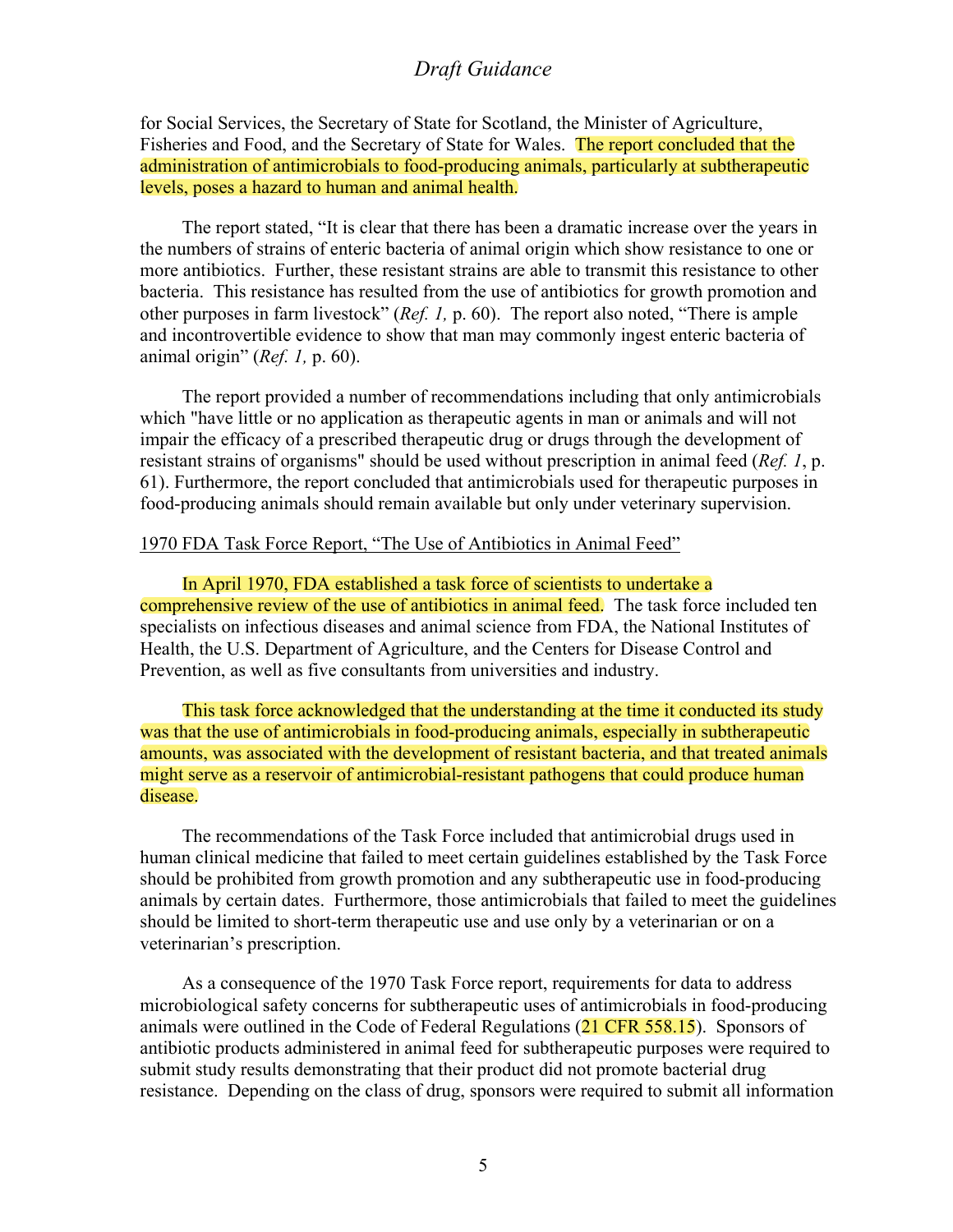to the agency on the impact of their drug on enteric salmonella in treated animals by specific dates.

## 1980 National Academy of Sciences Report, "The Effects on Human Health of Subtherapeutic Use of Antimicrobial Drugs in Animal Feeds"

In 1977, FDA proposed to withdraw the new animal drug approvals for subtherapeutic uses of penicillin and tetracyclines in animal feed on the ground that evidence showed that these drugs, when used for such purposes in animal feed, had not been shown to be safe. These two drugs were chosen because of their importance in human medicine. The proposal was criticized because, at that time, there was not adequate epidemiological evidence (or only just-emerging evidence) to show that drug-resistant bacteria of animal origin were commonly transmitted to humans and caused serious illness. Subsequently, Congress directed FDA to conduct further studies related to the use of antimicrobials in animal feed and to hold in abeyance the implementation of the proposed antimicrobial withdrawal actions pending the outcome of these studies.

In accordance with Congress' directive to conduct further studies, FDA contracted with the National Academy of Science to conduct a study of the safety issues related to the use of antimicrobials in animal feed. In particular, FDA asked the National Academy of Science to: 1) study the human health effects of the subtherapeutic use of penicillin and tetracycline in animal feed; 2) review and analyze published and unpublished data relevant to assessing human health consequences of such use; 3) assess the scientific feasibility of additional epidemiological studies; and (4) make recommendations about additional research needed.

The National Academy of Sciences issued a study report in 1980. The study report concluded that a very limited amount of epidemiological research had been completed on either the subtherapeutic or therapeutic use of antimicrobials in animal feed. According to the study report, much of the information available on the subject involved "poorly controlled studies of small numbers of subjects for brief periods" (*Ref. 3*, p. 52). Based on a consideration of available evidence, the report concluded that existing data could neither prove nor disprove the postulated hazards to human health from subtherapeutic antimicrobial use in animal feed. However, the report cautioned that "The lack of data" linking human illness with subtherapeutic levels of antimicrobials must not be equated with proof that the proposed hazards do not exist. The research necessary to establish and measure a definitive risk has not been conducted and, indeed, may not be possible" (*Ref. 3*, p. 53).

1984 Seattle-King County Study: "Surveillance of the Flow of Salmonella and Campylobacter in a Community"

As noted above, Congress directed FDA to hold in abeyance any implementation of the proposed withdrawal of new animal drug approvals for the subtherapeutic uses of penicillin and tetracyclines in animal feed, pending completion of additional studies related to the use of antimicrobials in animal feed. Therefore, in addition to the National Academy of Sciences study described above, the FDA also contracted with the Seattle-King County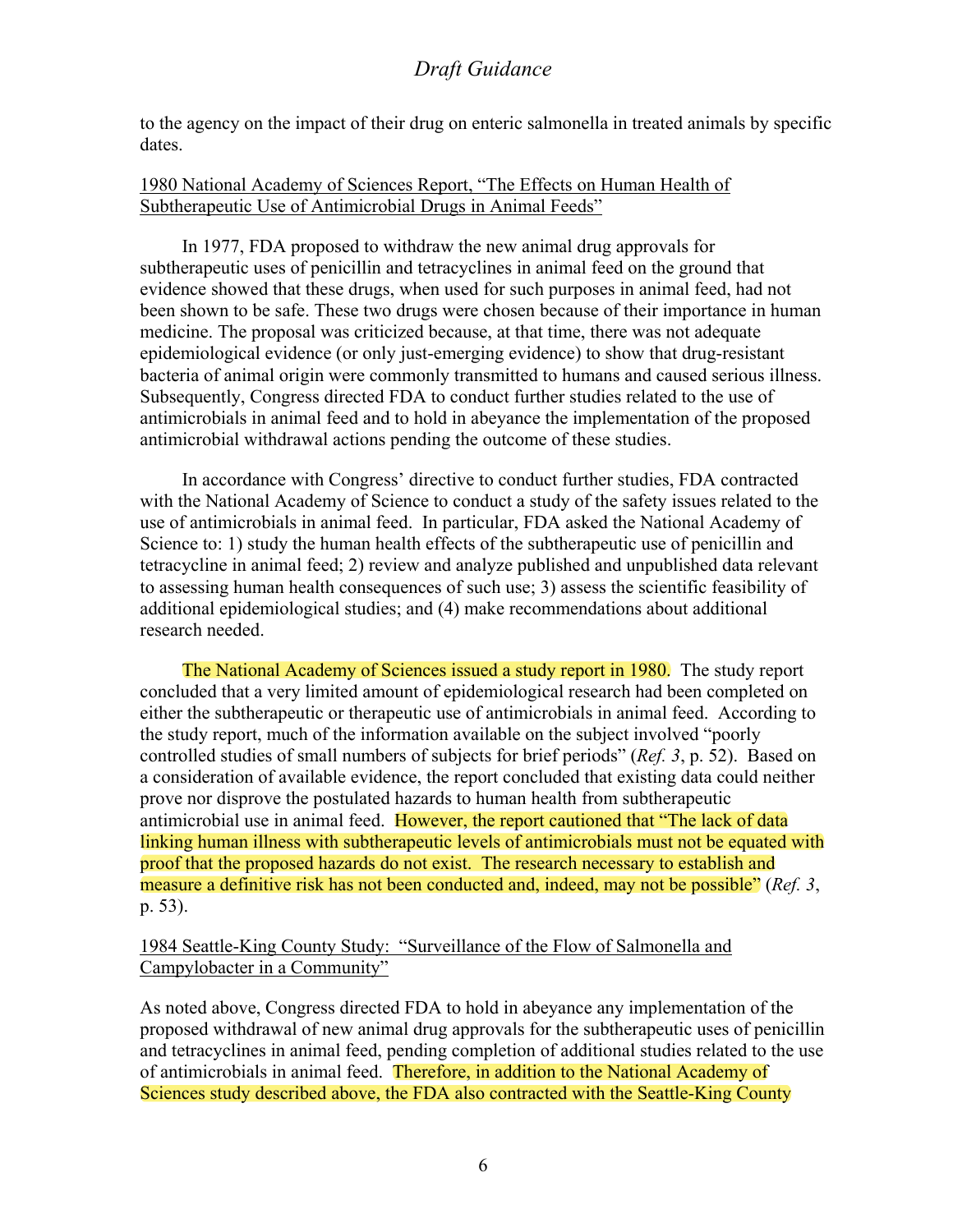Health Department to complete a study intended to provide additional information regarding potential public health concerns regarding the use of antimicrobial drugs in animal feed. Under the contract, the Communicable Disease Control Section of the Seattle-King County Health Department was tasked with studying the relationship between the occurrence of Salmonella spp. (*Salmonella*) and Campylobacter jejuni (*C. jejuni*) in foods of animal origin and the occurrence of human illness caused by those two organisms. These two organisms, *Salmonella* and *C. jejuni*, were chosen to serve as models to estimate the flow of potentially pathogenic bacteria from animals to man through the food chain. The study involved a two-pronged surveillance system that included sampling of retail meats over a 20 month period and simultaneous investigation of *Salmonella* and *C. jejuni* enteritis cases in humans. Bacterial isolates from food and human cases were subjected to antibiotic susceptibility testing, plasmid analysis, and serotyping. In 1984, the Seattle-King County Health Department prepared a report summarizing the results of the study. The 1984 study report found that *C. jejuni* was a more common cause of enteritis than *Salmonella*. Also, it concluded that *C. jejuni* "does appear to flow from chickens to man via consumption of poultry products" (*Ref. 4*, p. 3). The report stated, "isolates from human cases and those from retail poultry had similar antibiotic susceptibility patterns, including prevalence of 29.7% and 32.8%, respectively, for tetracycline resistance, which was found to be plasmid-mediated" (*Ref. 4*, p. 3).

## 1988 Institute of Medicine (IOM) Report: "Human Health Risks with the Subtherapeutic Use of Penicillin or Tetracyclines in Animal Feed"

In 1987, FDA asked the IOM to conduct an independent review of the human health risks associated with the subtherapeutic use of penicillin and tetracycline in animal feed. IOM established a committee and directed it to perform "a quantitative risk assessment" of these human health consequences and to "assess the adequacy of the existing human health data and use such data to arrive at an estimate of risk" (*Ref. 5*, p. iii). If quantification of human health risks was not possible due to inadequate data, the Committee was to evaluate the scientific information that had become available since the 1980 National Academy of Science report cited above.

The Committee developed a risk-analysis model, using data only on *Salmonella* infections that resulted in human death. However, the Committee was unable to find a substantial body of direct evidence demonstrating that the subtherapeutic use of penicillin or tetracycline in animal feed posed a human health hazard. Nonetheless, the Committee's 1988 report found a considerable body of indirect evidence implicating both subtherapeutic and therapeutic use of antimicrobials as a potential human health hazard. The Committee also strongly recommended further study of the issue.

## 1997 World Health Organization (WHO) Report, "The Medical Impact of Antimicrobial Use in Food Animals"

In October 1997, the WHO convened a meeting of experts to examine the question of whether the use of antimicrobials in livestock production, including through use in animal feed, contributes to the escalation of antimicrobial resistance in humans. The findings of the meeting, which were summarized in a report, included the conclusion that all uses of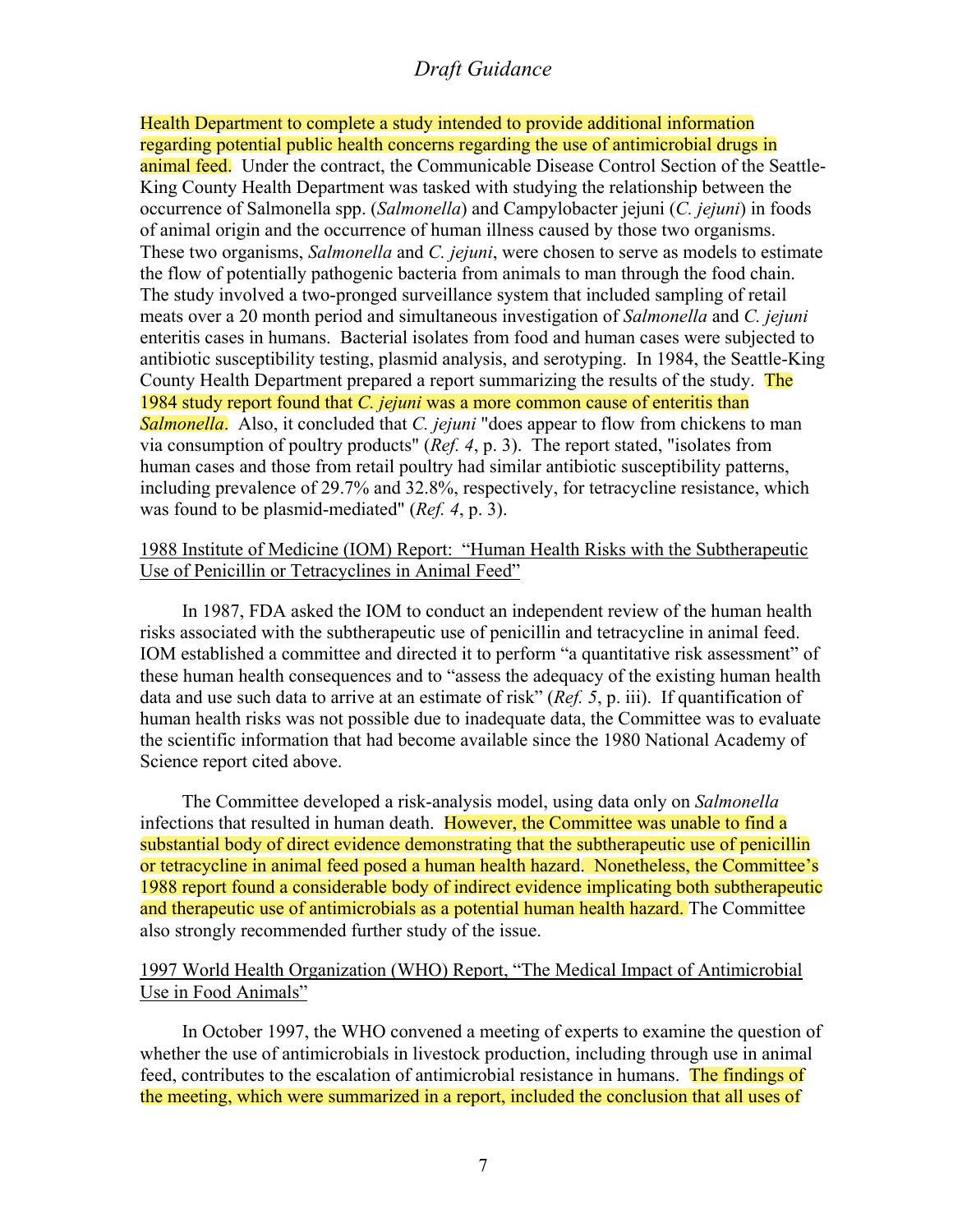antimicrobials lead to the selection of resistant forms of bacteria. Furthermore, the report stated that "low-level, long-term exposure to antimicrobials may have greater selective potential than short-term, full-dose therapeutic use" (*Ref. 6*, p. 5). The report found that the selection of resistant bacteria has adverse consequences for preventing and treating disease in humans, animals, and plants.

The WHO expert committee recommended that the use of antimicrobial drugs for growth promotion in animals be terminated if these drugs are also prescribed for use as anti-infective agents in human medicine or if they are known to induce cross-resistance to antimicrobials used for human medical therapy. The Committee also recommended the development of a systematic approach towards replacing growth-promoting antimicrobials with safer non-antimicrobial alternatives. The expert committee called for enhanced monitoring of resistance among isolates of enteric bacteria from food animals and food of animal origin. In addition, the Committee recommended managing risk at the primary production level through measures that promote the prudent use of antimicrobials, including enforcement of relevant laws pertaining to antimicrobial use, education for prescribers and producers, and requiring that use of antimicrobials for treatment of infections in animals be prescribed by veterinarians.

#### 1999 National Research Council (NRC) Report: "The Use of Drugs in Food Animals – Benefits and Risks"

The Panel on Animal Health, Food Safety, and Public Health, jointly sponsored by the NRC's Board on Agriculture and IOM's Food and Nutrition Board, initiated a project to review the issues and relevant information regarding the use of drugs in food-producing animals and to make recommendations about such use. The panel convened the Committee on Drug Use in Food Animals to examine the benefits and risks associated with drug use in food-producing animals and to prepare a report and make recommendations.

The Committee's 1999 report included a review of the issues related to antibiotic use in food-producing animals and provided a number of recommendations. The report recommended establishing national databases to support scientific process and policy development for the approval and use of antibiotics in food-producing animals. The report also recommended that FDA use interdisciplinary panels of experts so that "further development and use of antibiotics in both human and animal medicine have oversight by an interdisciplinary panel of experts composed of representatives of the veterinary and animal health industry, the human medicine community, consumer advocacy groups, the animal production industry, and the regulatory agencies" (*Ref. 7*, p. 11).

## 1999 United States Government Accountability Office (GAO) Report – "Food Safety: The Agricultural Use of Antibiotics and Its Implications for Human Health"

In response to a request from Congress, the GAO initiated a study in May 1998 to examine: "1) how antibiotics are used in agriculture and the implications of that use for human health; 2) federal roles and responsibilities for overseeing the use of antibiotics in agriculture; and 3) issues surrounding the debate over whether to further regulate or restrict the use of antibiotics in agriculture" (*Ref. 8*, p. 1).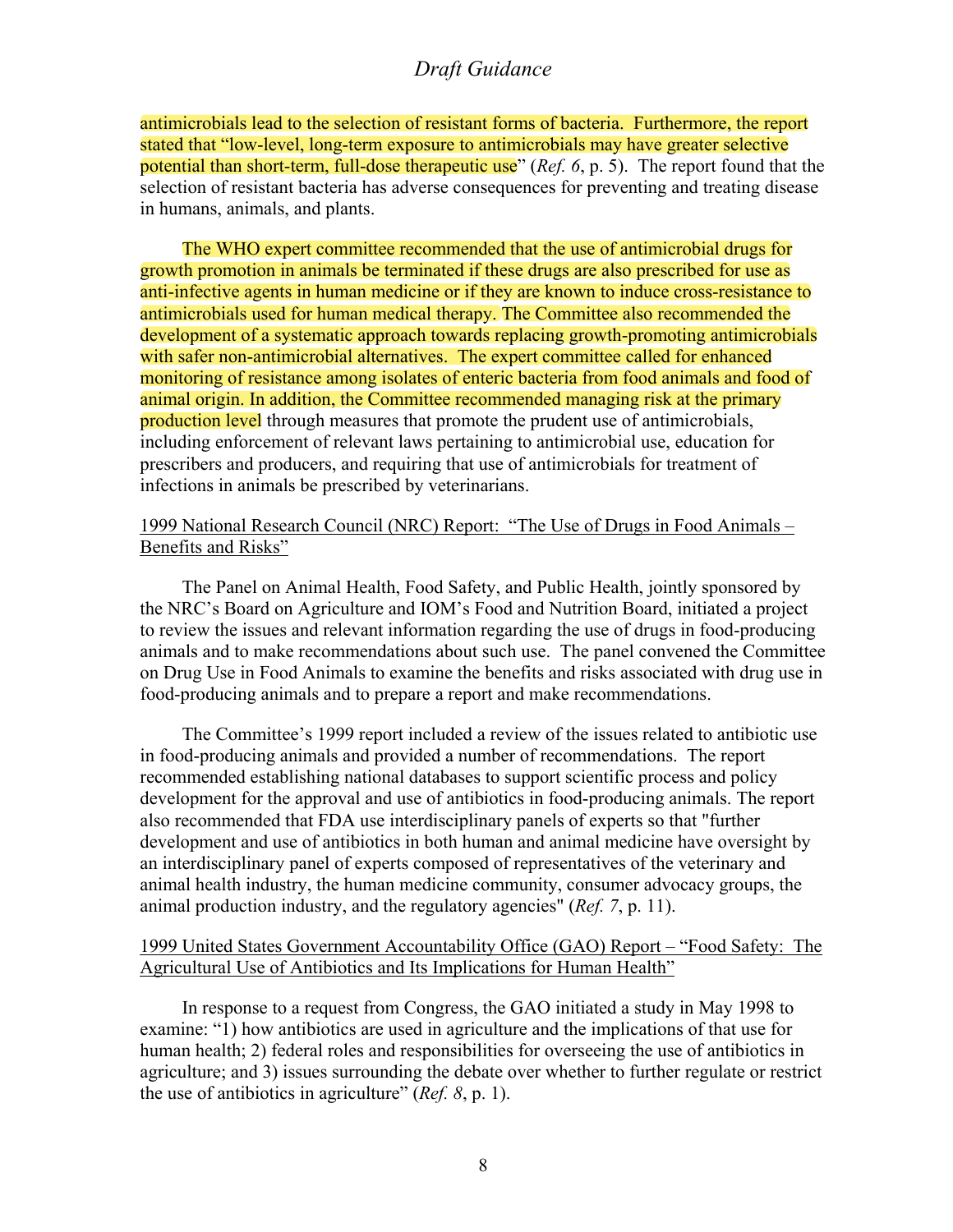In its study report, dated April 1999, GAO concluded that although research has linked the use of antibiotics in agriculture to the emergence of resistant foodborne pathogens, "there are no current comprehensive estimates of the extent to which antibioticresistance strains have resulted in illness and deaths" (*Ref. 8*, p. 1). **GAO concluded that** the debate over whether antibiotic use should be restricted in agriculture centers around the risk antibiotics pose to human health relative to their benefits to agriculture. The GAO report recommended that "the departments of Agriculture and Health and Human Services work together to develop and implement a plan with specific goals, time frames and resources needed for determining the safe use of antibiotics in agriculture."

## 1999 European Commission Report, "Opinion of the Scientific Steering Committee on Antimicrobial Resistance"

Due to the public and animal health concerns associated with the increasing rate of antimicrobial resistance development, the European Commission, Directorate-General XXIV, asked that organization's Scientific Steering Committee to "scientifically evaluate the current position regarding the prevalence and development of antimicrobial resistance, examine its implications for human and animal health, particularly with regard to the development and management of infections" (*Ref. 9*, p. 7).

The Committee's report concluded that actions should be taken promptly to reduce the overall use of antimicrobials. Four primary recommendations were forwarded: (1) antimicrobial drugs should be used prudently; (2) infections should be prevented and resistant organisms contained; (3) research for new modalities of prevention and treatment of infections should be undertaken; and (4) the effects of such interventions should be monitored and evaluated.

### 2000 World Health Organization (WHO) Expert Consultation: "WHO Global Principles for the Containment of Antimicrobial Resistance in Animals Intended for Food"

The Food and Agriculture Organization of the United Nations (FAO) and the World Organization for Animal Health (OIE) participated in the June 2000 WHO expert consultation, the purpose of which was to develop global principles for minimizing the negative public health impact associated with the use of antimicrobial agents in foodproducing animals while providing for their safe and effective use in veterinary medicine.

The principles were part of a comprehensive WHO global strategy for the containment of antimicrobial resistance and provided a framework of recommendations to reduce the overuse and misuse of antimicrobials in food-producing animals for the protection of human health. The principles strengthened and endorsed earlier WHO recommendations such as the need to terminate the use of antimicrobial growth promoters pending comprehensive human health safety evaluations, the need to ensure that all antimicrobials for animal use are only supplied through authorized outlets (e.g., by veterinary prescription), and the need to establish surveillance systems on antimicrobial drug consumption.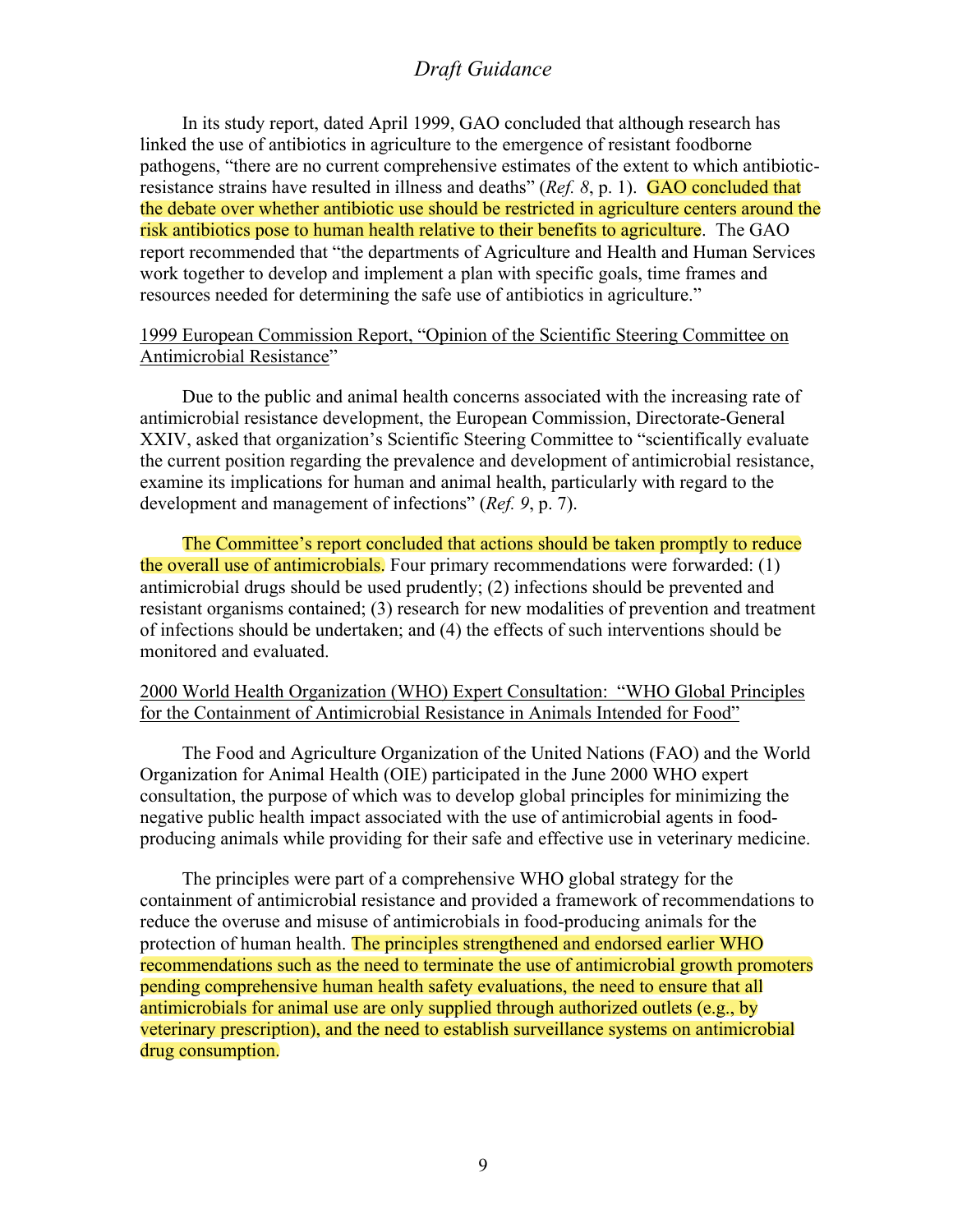2003 Report, "Joint FAO/OIE/WHO Expert Workshop on Non-Human Antimicrobial Usage and Antimicrobial Resistance: Scientific assessment"

In December 2003, the Food and Agriculture Organization of the United Nations (FAO), the World Organization for Animal Health (OIE), and the World Health Organization (WHO) convened a workshop to "perform a scientific assessment of the antimicrobial resistance risks arising from non-human usage of antimicrobials and to formulate recommendations and options for future risk management actions to be considered by the Codex Alimentarius Commission (Codex) and OIE" (*Ref. 11*, p. 1).

The expert panel's findings from the workshop were documented in a report which contained a number of conclusions, including: 1) "there is clear evidence of adverse human health consequences due to resistant organisms resulting from non-human usage of antimicrobials;" 2) "the amount and pattern of non-human usage of antimicrobials impact the occurrence of resistant bacteria in animals and on food commodities and thereby human exposure to these resistant bacteria;" 3) "the foodborne route is the major transmission pathway for resistant bacteria and resistance genes from food animals to humans, but other routes of transmission exist;" and 4) the "consequences of antimicrobial resistance are particularly severe when pathogens are resistant to antimicrobials critically important in humans" (*Ref. 11*, p. 1).

The expert panel recommended that WHO appoint a group of experts to define which antimicrobials are considered critically important in humans. In addition, the panel commented on the need to further develop risk assessment approaches that adequately address the broad range of potential human health impacts and encouraged OIE to continue its work on risk analysis in coordination with FAO and WHO. Finally, the panel recommended that Codex collaborate with OIE to define a more efficient risk management system for addressing the risks.

## 2003 Institute of Medicine (IOM) Report, "Microbial Threats to Health: Emergence, Detection and Response"

The Committee on Emerging Microbial Threats to Health in the 21<sup>st</sup> Century was charged by the IOM to "review the current state of knowledge on the emergence of infectious diseases; assess the capacity of the United States to detect and respond to microbial threats to public health; and identify potential challenges and opportunities for public health actions, both global and domestic, to strengthen capabilities in prevention, detection, and response" (*Ref. 12*, p. 3).

The Committee's report discussed thirteen factors<sup>[3](#page-9-0)</sup> that account for the emergence of new or enhanced microbial threats. The report noted "the convergence of any number of factors can create an environment where infectious diseases can emerge…" (*Ref. 12*, p. 4).

 $\overline{a}$ 

<span id="page-9-0"></span> $3$  The thirteen factors included 1) microbial adaptation and change, 2) human vulnerability, 3) climate and weather, 4) changing ecosystems, 5) economic development and land use, 6) human demographics and behavior, 7) technology and industry, 8) international travel and commerce, 9) breakdown of public health measures, 10) poverty and social inequality, 11) war and famine, 12) lack of political will, and 13) intent to harm.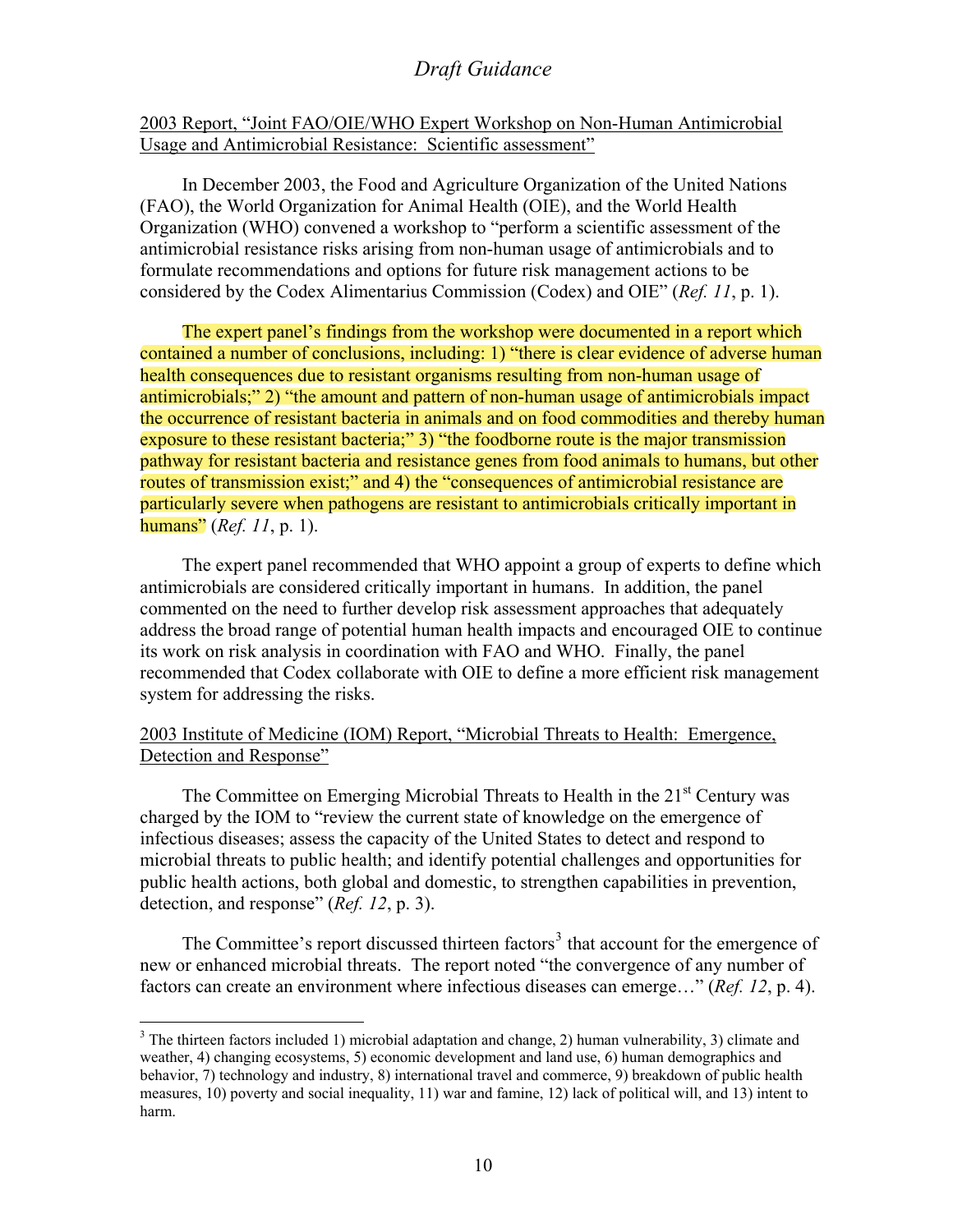In addition, the Committee provided a number of recommended actions for responding to the increasing infectious disease rates prompted by these emergence factors. One of the recommendations was to "more finely target the use of antimicrobials" including expanding efforts to decrease the inappropriate use of antimicrobials in human medicine (*Ref. 12*, p. 6). In addition, the committee recommended that "FDA ban the use of antimicrobials for growth promotion in animals if those classes of antimicrobials are also used in humans" (*Ref. 12*, p. 15).

#### 2004 Report, "Second Joint FAO/OIE/WHO Expert Workshop on Non-Human Antimicrobial Usage and Antimicrobial Resistance: Management Options"

As summarized above, a preliminary scientific assessment of the antimicrobial resistance risks arising from non-human usage of antimicrobials was conducted by the first Joint Expert Workshop on Non-Human Antimicrobial Usage in December 2003 in Geneva. The outcome of the first workshop, plus other relevant information, formed the basis for consideration by this second workshop. The report of this second workshop included suggestions to Codex, FAO, WHO, and OIE for moving forward on the issue.

Some of the key conclusions and recommendations in the report included: 1) the risks associated with non-human antimicrobial use and antimicrobial resistance should be part of human safety assessments for regulatory decisions relating to veterinary antimicrobials, 2) the concept of "critically-important" classes of antimicrobials for humans should be developed by WHO, 3) good agricultural practices can reduce the necessity for antimicrobials, 4) there is a need for capacity building and networking to help implement antimicrobial resistance surveillance systems in various countries, and 5) a Codex/OIE Task Force should be established to develop risk management options for antimicrobial resistance related to non-human use of antimicrobials.

2004 United States Government Accountability Office (GAO) Report – "Antibiotic Resistance: Federal Agencies Need to Better Focus Efforts to Address Risks to Humans from Antibiotic Use in Animals"

In response to a request from Congress, GAO initiated a study in May 2003 to "examine 1) scientific evidence on the transference of antibiotic resistance from animals to humans and extent of potential harm to human health, 2) agencies' efforts to assess and address these risks, 3) the types of data needed to support research on these risks and extent to which the agencies collect these data, 4) use of antibiotics in animals in the United States compared with its key agricultural trading partners and competitors, and 5) information on how use has affected trade" (*Ref. 14*, p. 3).

In its study report, dated April 2004, GAO concluded that antibiotic-resistant bacteria have been transferred from animals to humans. GAO also stated that many of the studies reviewed as part of GAO's research found that this transference from animals to humans poses significant risks for human health. According to GAO's findings, studies have shown two types of evidence related to the transfer of antibiotic-resistant bacteria from animals to humans. First, some studies have provided evidence of associations between changes in antibiotic use in animals and resistance to antibiotics in human bacteria. For example,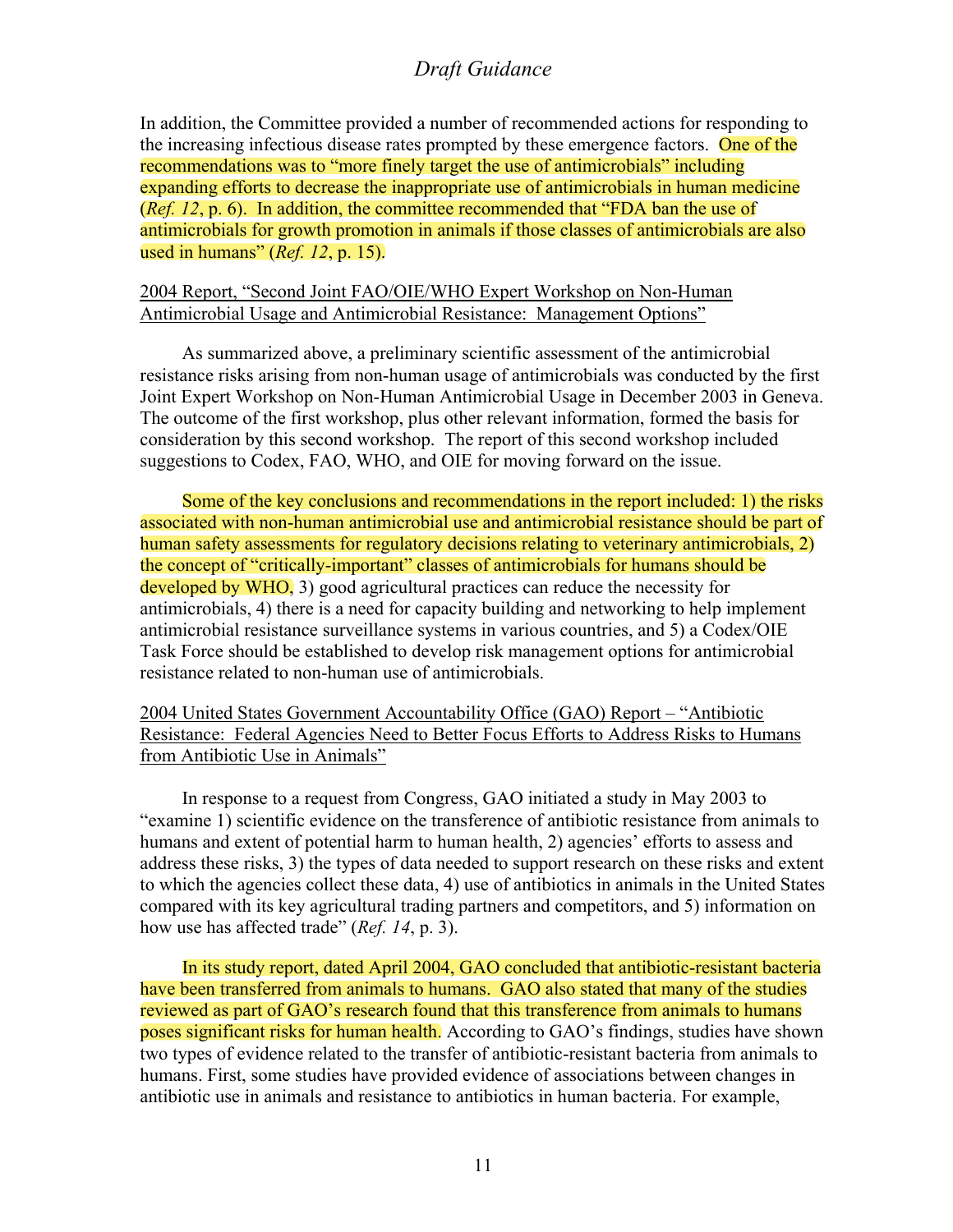researchers have found that antibiotic-resistant *Escherichia coli* (*E. coli*) and *Campylobacter* increased in humans as use of the antibiotics increased in animals.

Second, GAO concluded that studies that have examined the genetic makeup of the bacteria have provided stronger scientific evidence that antibiotic-resistant *Campylobacter* and *Salmonella* bacteria are transferred from animals to humans. In those studies, strains of antibiotic-resistant bacteria infecting humans were indistinguishable from those found in animals, leading researchers to conclude that the animals were the source of human infection.

The GAO report noted that researchers disagree about the extent of the human health risk caused by this transference. According to the report, "many researchers contend that antibiotic use in animals poses significant risk for human health." The GAO report also noted that "a small number of studies contend that the health risks of the transference are minimal" (*Ref. 14*, p. 23).

GAO recommended that "the Commissioner of FDA expedite FDA's risk assessments of the antibiotics used in animals that the agency has identified as critically important to human health to determine if action is necessary to restrict or prohibit animal uses in order to safeguard human health" (*Ref. 14*, p. 48). GAO also recommended that the Secretaries of Agriculture and of Health and Human Services "jointly develop and implement a plan for collecting data on antibiotic use in animals..." (*Ref. 14*, p. 48).

The Department of Health and Human Services (HHS) reviewed and subsequently responded to the 2004 GAO Report on Antibiotic Resistance. In its response, HHS cited 11 additional supporting studies not included in the GAO report, and provided the following comments:

"The draft report presents or refers to significant and growing evidence demonstrating the human health consequences of drug resistant infections related to antibiotic use in agriculture." "These [11 additional] studies, along with those cited in the GAO report, all demonstrate a relationship between the use of antimicrobials in food-producing animals, antibiotic resistance in humans, and adverse human health consequences as a result. We believe that there is a preponderance of evidence that the use of antimicrobials in foodproducing animals has adverse human consequences." "There is little evidence to the contrary."

2005 Codex Alimentarius Commission (Codex), "Code of Practice to Minimize and Contain Antimicrobial Resistance" (Code of Practice)

The Code of Practice provides guidance for the responsible and prudent use of antimicrobials in food-producing animals. Its objectives are to minimize adverse impacts on public health associated with the use of antimicrobial drugs in food-producing animals.

The Code of Practice makes a number of recommendations regarding the responsible use of antimicrobials in food-producing animals. For example, the document recommends that responsible use 1) should be controlled by the veterinary profession or other parties with the requisite expertise, and 2) does not include the use for growth promotion of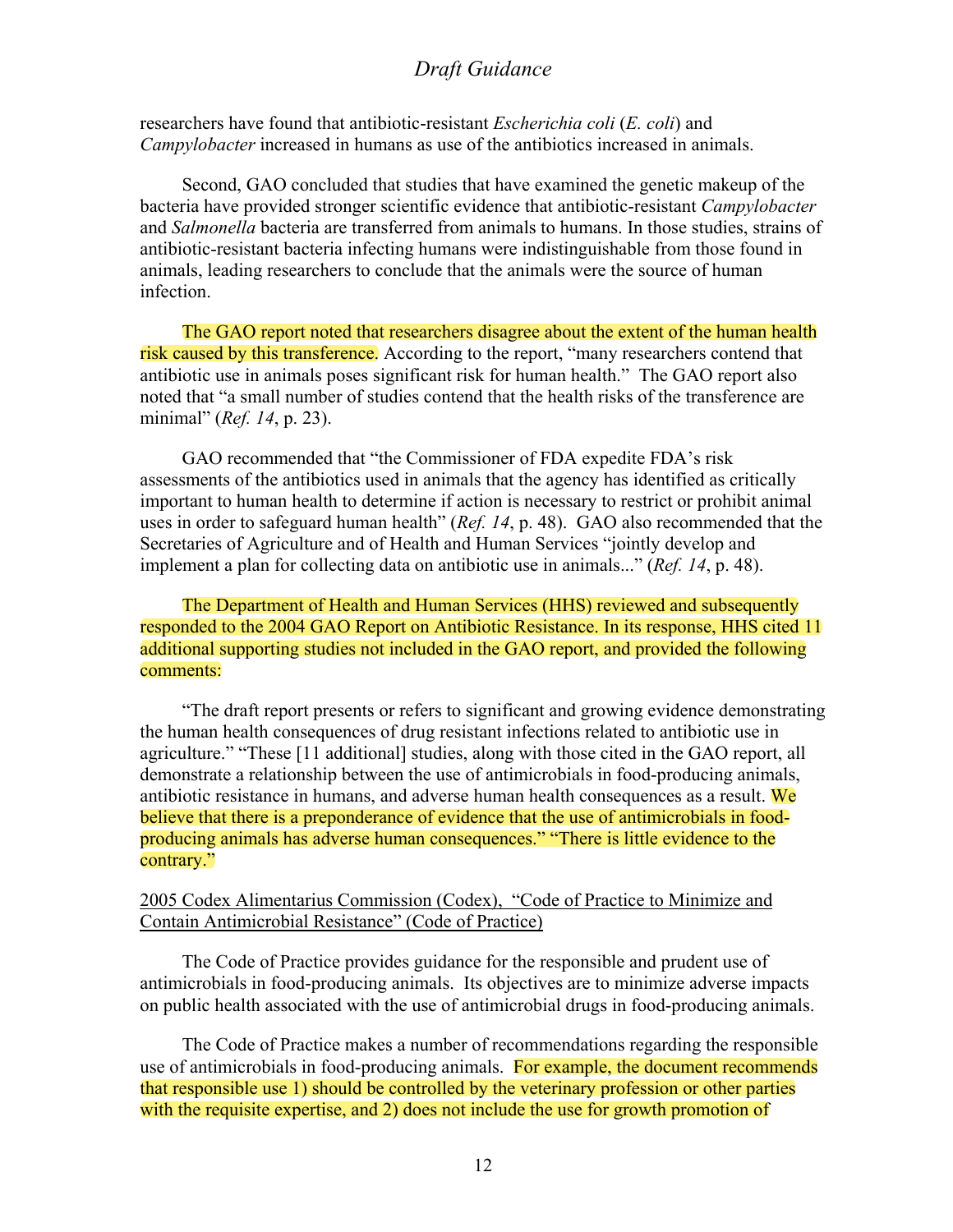veterinary antimicrobial drugs that belong to or are able to cause cross-resistance to classes of antimicrobial agents used in humans (or submitted for approval for use in humans) in the absence of an appropriate risk analysis.

#### **IV. Strategies for Controlling Antimicrobial Resistance Are Needed**

As summarized above in Section III, the public health concerns associated with the use of medically important antimicrobial drugs in food-producing animals has been the subject of scientific interest for the past 40 years. FDA has reviewed the recommendations provided by the various published reports and, based on this review, believes the overall weight of evidence available to date supports the conclusion that using medically important antimicrobial drugs for production purposes is not in the interest of protecting and promoting the public health.

To effectively respond to the public health concerns associated with antimicrobial resistance, FDA believes it is important to broadly consider how antimicrobial drugs are being used. The scientific community generally agrees that antimicrobial drug use is a key driver for the emergence of antimicrobial-resistant bacteria. Since all uses of antimicrobial drugs, including use in both humans and animals, are collectively contributing to the selection pressures that drive antimicrobial resistance development, these drugs must be used judiciously in both humans and animals. It is imperative that strategies for controlling antimicrobial resistance include a consideration of how antimicrobial drugs are being used and measures to address those uses that are injudicious in nature.

#### **V. Current Regulatory Framework**

FDA considers the issue of antimicrobial resistance as part of its human food safety review related to new animal drugs used in food-producing animals. FDA considers an antimicrobial new animal drug to be "safe" if the agency concludes that there is "reasonable certainty of no harm to human health" from the proposed use of the drug in food-producing animals. This standard applies to safety evaluations completed prior to new animal drug approvals, as well as to those completed for drugs after approval. If this safety standard is not met before approval, the drug cannot be approved. If safety issues arise after approval, the Federal Food, Drug, and Cosmetic Act (the Act) provides grounds for withdrawal of approval of new animal drug applications for safety reasons. For example, section  $512(e)(1)(B)$  of the Act provides for withdrawal of new animal drug application approvals when new evidence, along with evidence contained in the application, shows that the drug is not shown to be safe under the approved conditions of use. Under this provision, if FDA initiates a withdrawal action, it must produce evidence to show that there is a reasonable basis from which serious questions may be inferred about the ultimate safety of the drug and any substance that may be formed in or on food as a result of use of such drug under approved conditions. Once the agency meets this initial burden, the burden then shifts to the sponsor to demonstrate the safety of the drug (Docket no. 00N-1571, at p. 5, Mar. 16, 2004).

In 2003, FDA implemented new policies for evaluating antimicrobial resistance associated with use of antimicrobial new animal drugs in food-producing animals through the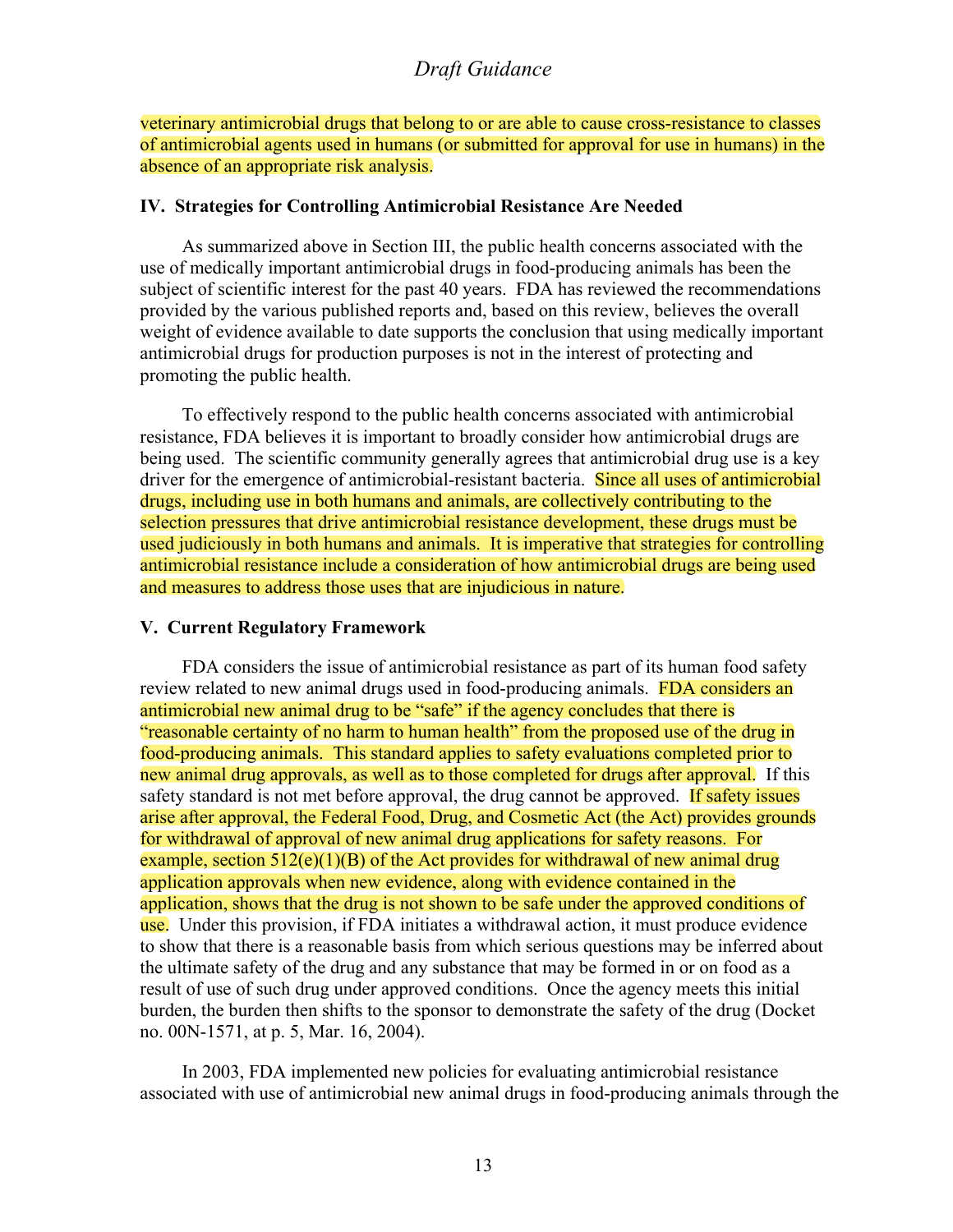issuance of Guidance for Industry (GFI) #152, "Evaluating the Safety of Antimicrobial New Animal Drugs with Regard to their Microbiological Effects on Bacteria of Human Health Concern"

([http://www.fda.gov/downloads/AnimalVeterinary/GuidanceComplianceEnforcement/Guidanc](http://www.fda.gov/downloads/AnimalVeterinary/GuidanceComplianceEnforcement/GuidanceforIndustry/UCM052519.pdf) [eforIndustry/UCM052519.pdf\)](http://www.fda.gov/downloads/AnimalVeterinary/GuidanceComplianceEnforcement/GuidanceforIndustry/UCM052519.pdf). This guidance document describes a risk-based assessment process for evaluating antimicrobial resistance associated with the use of antimicrobial new animal drugs in food-producing animals. The guidance also recommends measures for mitigating such risk.

In general, FDA's GFI #152 is premised on the concept that increasing the exposure of bacterial populations to antimicrobial drugs increases the risk of generating resistance to those antimicrobial drugs. Pursuant to this principle, the administration of medically important antimicrobial drugs to entire herds or flocks of food-producing animals (e.g., for production purposes) would represent a use that poses a qualitatively higher risk to public health than the administration of such drugs to individual animals or targeted groups of animals (e.g., to prevent, control, or treat specific diseases). In addition to factors that impact the potential extent of use of the drug, the guidance also considers such factors as the properties of the drug in question including mechanism of action and mechanism of resistance; the prevalence of zoonotic foodborne bacteria in the food-producing animal species for which the drug is intended, and the importance of the drug in question as a therapy in humans. Risk mitigating factors that are considered include such limitations as restricting use of the drug to use by or on the order of a veterinarian.

Although GFI #152 was developed primarily to assess antimicrobial resistance risks as part of the new animal drug approval process, the underlying concept described above is also applicable to safety evaluations conducted for previously-approved antimicrobial new animal drugs. Therefore, FDA considers this same concept when it conducts safety evaluations for currently approved antimicrobial drugs, including those approved for use in animal feed.

From a practical standpoint, however, some significant differences exist between applying the GFI #152 risk assessment approach to the pre-approval process and applying it to safety reviews of currently-approved products. On the pre-approval side, the GFI #152 assessment process, including the various risk mitigation measures described, is taken into consideration by drug sponsors upstream in the drug development process and, in effect, steer product development in a direction that is most consistent with the guidance. On the postapproval side, FDA may examine certain currently-approved products to determine whether such products appear consistent with GFI #152. However, initiating action to withdraw an approved new animal drug application (NADA), in whole or in part, based on the results of a post-approval safety review would require the agency to make the showing required under section  $512(e)(1)$  of the Act.

Alternatively, concerns associated with approved NADAs can sometimes be addressed through more informal processes. For example, in certain cases FDA has worked collaboratively with the sponsor of an NADA to address concerns raised regarding their product and has initiated steps to permit the sponsor to voluntarily withdraw part or all of the NADA or to revise the product labeling to address the concern. This alternative pathway can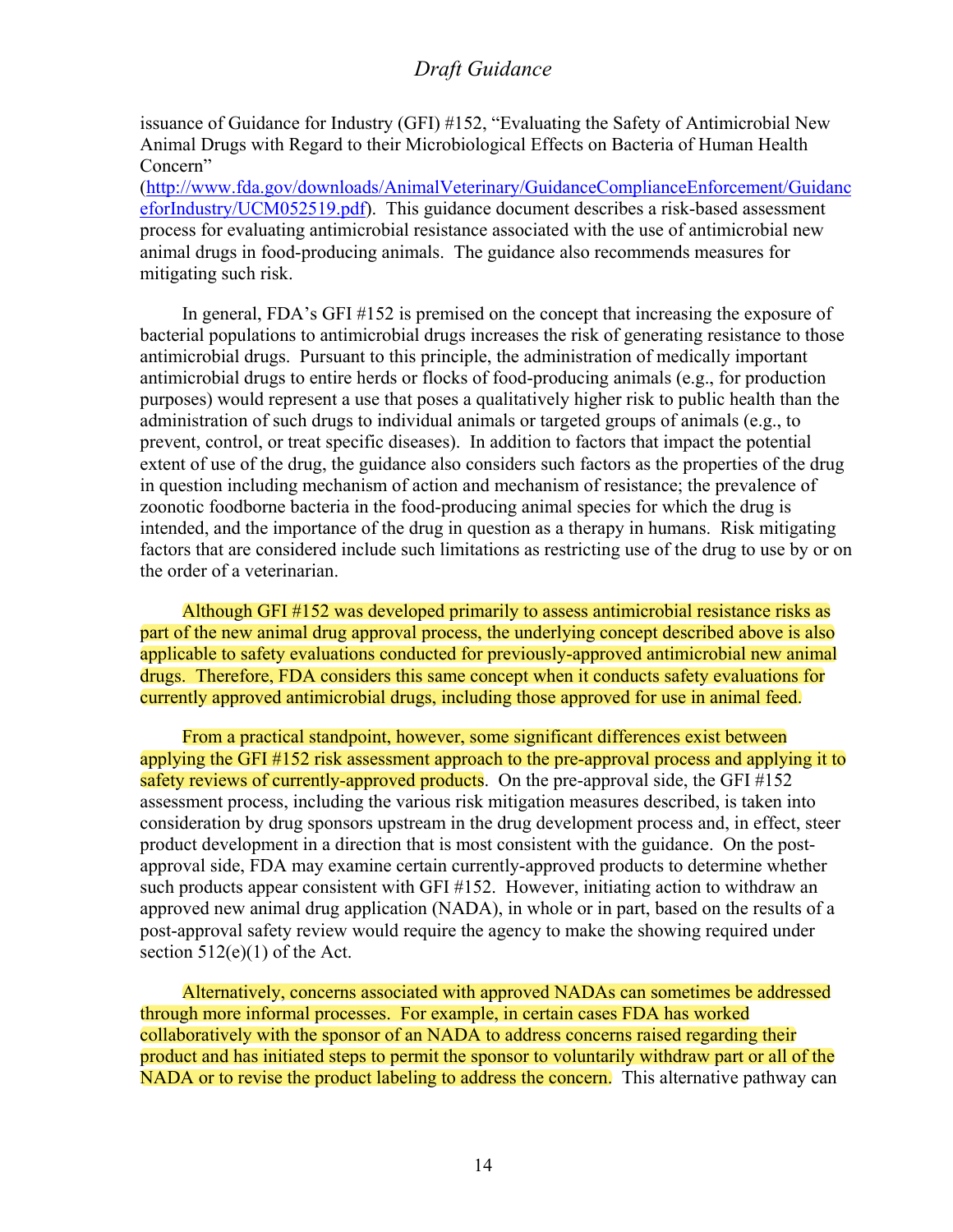in some cases be an effective and expedient mechanism for resolving issues associated with an NADA.

#### **VI. Status of FDA's Current Activities**

In general, the antimicrobial new animal drug applications that FDA is addressing as part of its efforts to evaluate the public health concerns associated with the use of medically important antimicrobial drugs in food-producing animals can be divided into two broad categories: 1) those NADAs submitted after the issuance of GFI #152 in 2003 and for which FDA is assessing the microbiological safety of the new animal drug on a preapproval basis using the principles outlined in GFI #152; and 2) those NADAs approved before the final version of GFI#152 was issued in 2003. In regard to the first category, FDA believes the approach outlined in GFI #152 for evaluating microbiological safety as part of the drug approval process has been very effective. As noted above, that assessment process and the associated risk mitigation measures are usually taken into consideration by industry during the drug development process. Thus, products that ultimately move forward toward approval are those products that include use conditions that are consistent with the guidance and are intended to minimize the extent to which product use would contribute to resistance development.

FDA believes the approach outlined in GFI #152 is scientifically sound and is protective of the public health. However, FDA recognizes that some aspects of the guidance (e.g., the ranking of drugs as to importance to human health) may now need to be updated to reflect the most current and relevant information. In the near future, FDA intends to seek input from experts and the public on updating the guidance.

The second category of products are those antimicrobial NADAs that were approved prior to the implementation of GFI #152. Some of the products in this category include products that were approved for use in food-producing animals more than 30 years ago. Of particular concern, as discussed in section IV, are those products that are approved for use in animal feed for production or growth-enhancing purposes. Although these products are FDA-approved, their approval occurred prior to implementation of current processes for assessing safety with respect to antimicrobial resistance. Furthermore, the scientific understanding regarding antimicrobial resistance has advanced significantly over this time frame and, as discussed earlier in this document, a number of scientific reports have raised public health concerns regarding the use of medically important antimicrobials in foodproducing animals.

As a result, FDA is examining available information regarding medically important antimicrobial drugs currently approved for use in food-producing animals and considering potential steps for agency action.

#### **VII. Recommended Principles Regarding Judicious Use in Animals**

The continued availability of effective antimicrobial drugs is critically important for combating infectious disease in both humans and animals. This includes the continued availability of feed and water uses of such drugs for managing disease in animal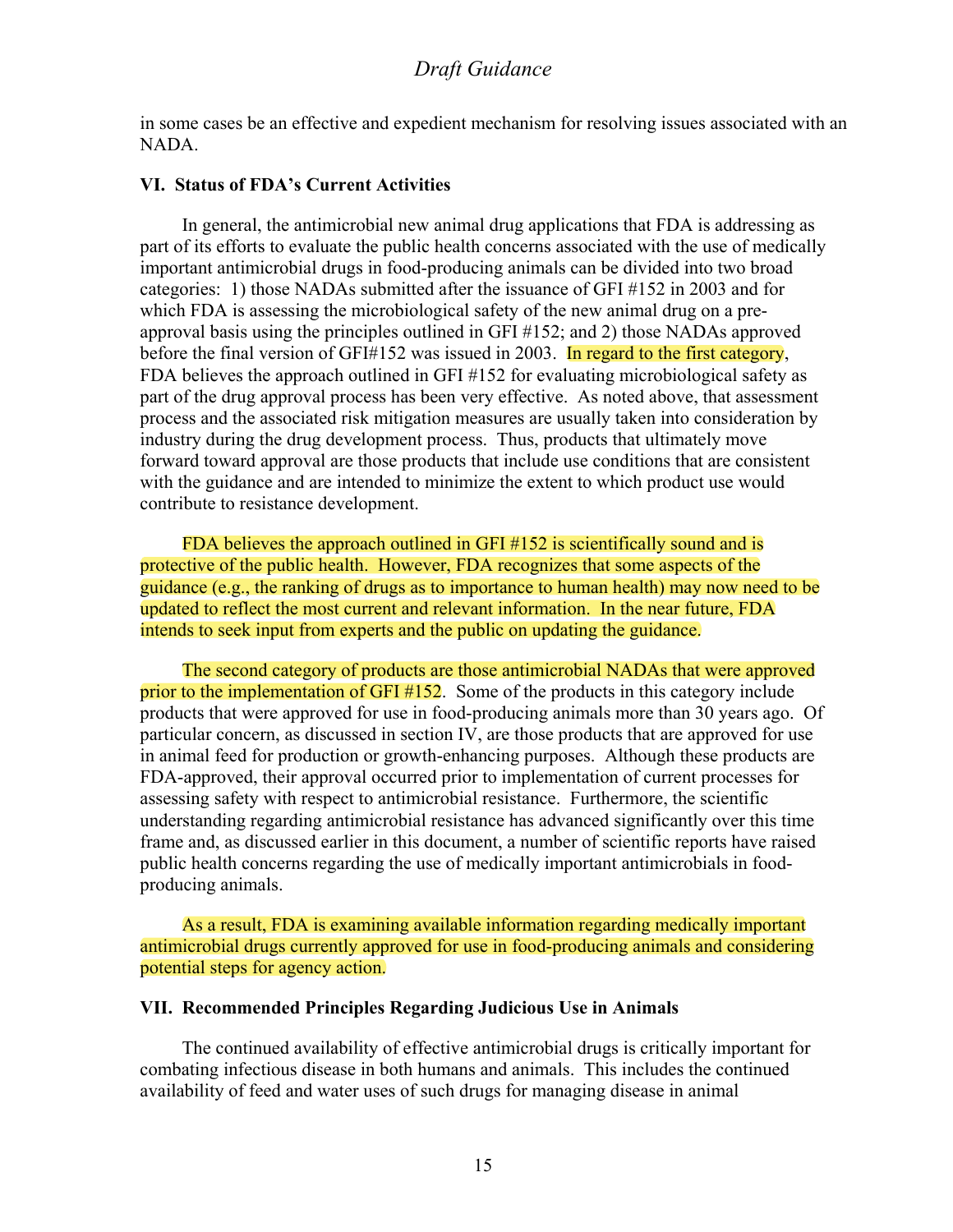agriculture. Therefore, it is in the interest of both human and animal health that we take a more proactive approach to considering how antimicrobial drugs are being used, and take steps to assure that such uses are appropriate and necessary for maintaining the health of humans and animals. Using medically important antimicrobial drugs as judiciously as possible is key to minimizing resistance development and preserving the effectiveness of these drugs as therapies for humans and animals. Although FDA applauds the efforts to date by various veterinary and animal producer organizations to institute guidelines for the judicious use of antimicrobial drugs, the agency believes additional steps are needed.

To further address this public and animal health concern, FDA is recommending two additional principles about the appropriate or judicious use of medically important antimicrobial drugs in food-producing animals. These principles are consistent with the recommendations of a number of recent scientific panels or committees referenced earlier in this document including the 1997 and 2000 reports of the WHO, the 2003 IOM Report, and the 2005 Codex Code of Practice.

FDA recognizes the need to collaborate with the animal health and animal producer communities on strategies for phasing in these recommendations. Furthermore, FDA intends to consult with the United States Department of Agriculture (USDA) on such implementation strategies, including the development of a framework for veterinary oversight and consultation requirements. FDA is committed to assuring that the public health is protected while also assuring that the health needs of animals are addressed.

#### **Principle**: *The use of medically important antimicrobial drugs in food-producing animals should be limited to those uses that are considered necessary for assuring animal health.*

In light of the risk that antimicrobial resistance poses to public health, FDA believes the use of medically important antimicrobial drugs in food-producing animals for production purposes (e.g., to promote growth or improve feed efficiency) represents an injudicious use of these important drugs. Production uses are not directed at any specifically identified disease, but rather are expressly indicated and used for the purpose of enhancing the production of animal-derived products. In contrast, FDA considers uses that are associated with the treatment, control, or prevention of specific diseases, including administration through feed and water, to be uses that are necessary for assuring the health of foodproducing animals.

Although some may have concerns that the use of medically important antimicrobial drugs in food-producing animals for disease prevention purposes is not an appropriate or judicious use, FDA believes that some prevention indications are necessary and judicious. . Veterinary involvement in the decision-making process associated with the use of medically important antimicrobial drugs is an important aspect of assuring appropriate use, including judicious preventive use. Important factors to consider when determining the appropriateness of a preventive use include whether there is: (1) evidence of effectiveness, (2) evidence that such a preventive use is consistent with accepted veterinary practice, (3) evidence that the use is linked to a specific etiologic agent, (4) evidence that the use is appropriately targeted, and (5) evidence that no reasonable alternatives for intervention exist.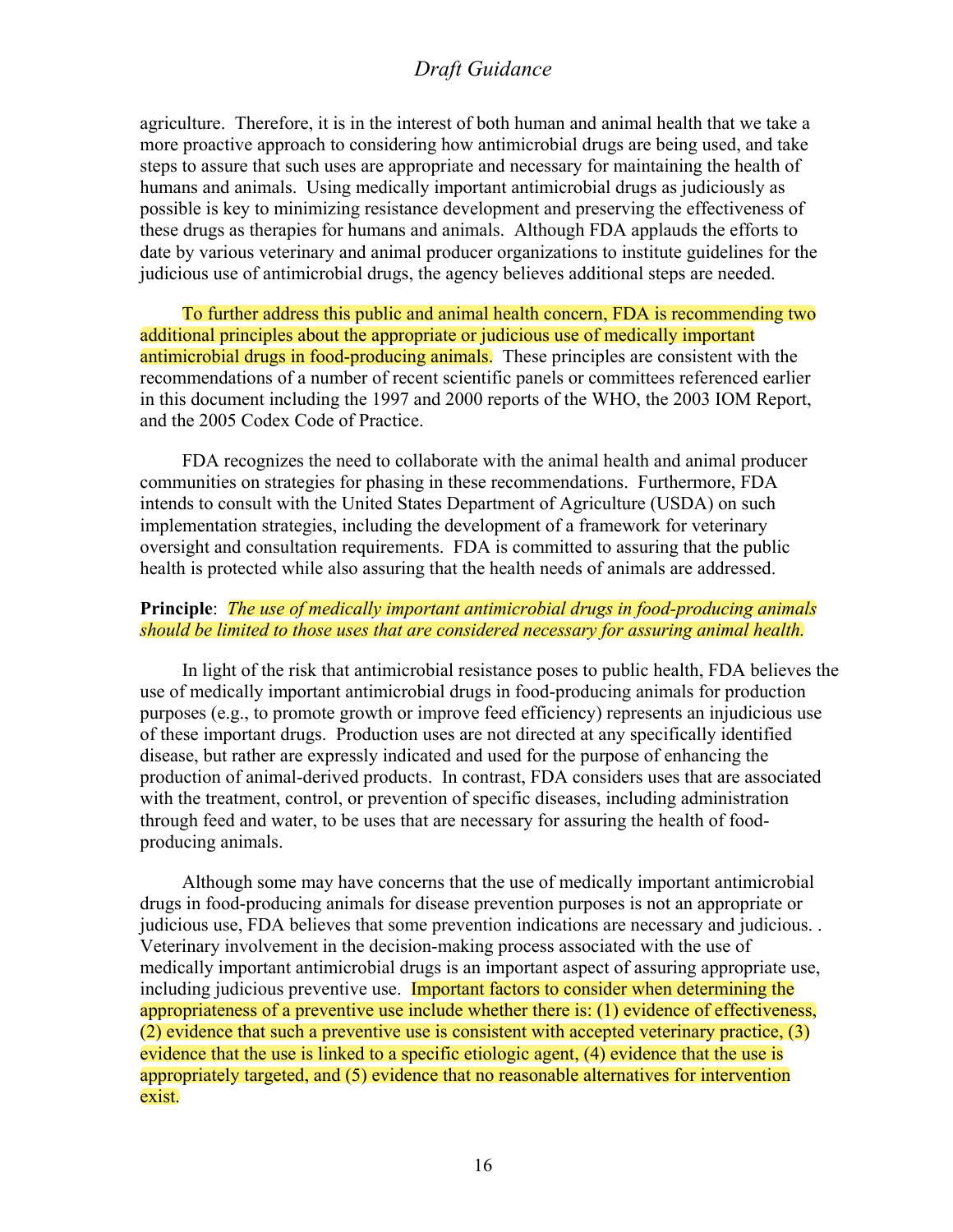#### **Principle:** *The use of medically important antimicrobial drugs in food-producing animals should be limited to those uses that include veterinary oversight or consultation.*

Most of the feed-use antimicrobial drugs are currently approved for over-the-counter use in food-producing animals for purposes that include the treatment, control, and prevention of disease as well as for production purposes (i.e., for growth promotion uses such as increased rate of weight gain). In addition to instituting measures that would limit use of medically important antimicrobial drugs in food-producing animals to uses that are considered necessary to assure the animals' health, FDA also believes it is important to phase-in the practice of including veterinary oversight or consultation in the use of these drugs. As noted above, FDA believes that this practice is an important mechanism for helping to assure appropriate use. Veterinarians can play a critical role in the diagnosis of disease and in the decision-making process related to instituting measures to treat, control, or prevent disease. FDA recognizes that the nature of veterinary involvement can vary due to numerous factors such as geographic location and animal production setting. In fact, there are limited numbers of large animal veterinarians, which can make consultation or oversight challenging in certain situations. For example, some animal disease events require immediate attention.. In some cases, veterinarians may be directly diagnosing and administering therapies, while in other cases they are visiting and consulting with producers periodically to establish customized disease management protocols for that producer's herd or flock. Of key importance to FDA is the fact that, in both of these cases, the veterinarian is involved in the decision-making process regarding antimicrobial drug use. FDA recognizes that increasing veterinary involvement in the use of antimicrobial drugs has significant practical implications for animal producers, veterinary practitioners, and the veterinary profession as whole. Therefore, FDA is particularly interested in receiving comments on strategies for effectively phasing-in such a change.

### **VIII. Conclusion**

 In order to minimize the development of antimicrobial resistance, FDA believes that steps need to be taken to ensure the judicious use of medically important antimicrobial drugs in animal agriculture. Such steps should include phased-in measures that would limit medically important antimicrobial drugs to uses in food-producing animals that are considered necessary for assuring animal health and that include veterinary oversight or consultation. Such limitations would reduce overall medically important antimicrobial drug use levels, thereby reducing antimicrobial resistance selection pressure, while still maintaining the availability of these drugs for appropriate use.

FDA is committed to working with animal drug sponsors, the veterinary and public health communities, the animal agriculture community, and all other interested stakeholders in developing a strategy to address antimicrobial resistance concerns in a manner that is protective of both human and animal health. In regard to comments on this draft guidance, FDA is especially interested in hearing from the public and stakeholders on how the agency can best use its regulatory authority and take non-regulatory measures to support the two principles, while minimizing adverse impacts on animal health and disruption to the animal agriculture industry.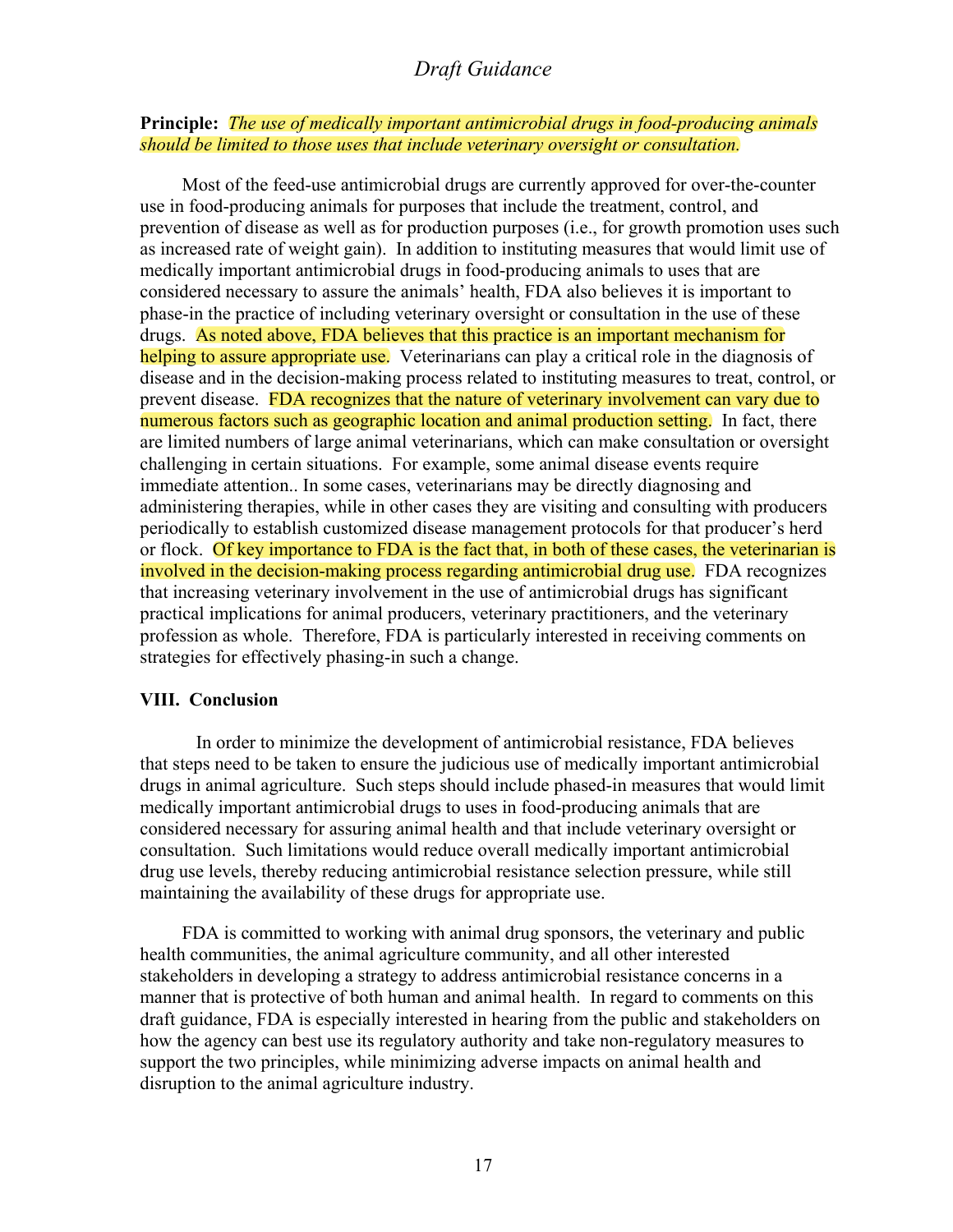## **IX. References**

- 1. 1969 Report of the Joint Committee on the Use of Antibiotics in Animal Husbandry and Veterinary Medicine.
- 2. 1970 FDA Task Force Report, "The Use of Antibiotics in Animal Feed."
- 3. 1980 National Academy of Sciences Report, "The Effects on Human Health of Subtherapeutic Use of Antimicrobial Drugs in Animal Feeds."
- 4. 1984 Seattle-King County Study: "Surveillance of the Flow of Salmonella and Campylobacter in a Community."
- 5. 1988 Institute of Medicine (IOM) Report: "Human Health Risks with the Subtherapeutic Use of Penicillin or Tetracyclines in Animal Feed."
- 6. 1997 World Health Organization (WHO) Report, "The Medical Impact of Antimicrobial Use in Food Animals." [http://whqlibdoc.who.int/hq/1997/WHO\\_EMC\\_ZOO\\_97.4.pdf](http://whqlibdoc.who.int/hq/1997/WHO_EMC_ZOO_97.4.pdf)
- 7. 1999 National Research Council (NRC) Report: "The Use of Drugs in Food Animals Benefits and Risks."
- 8. 1999 United States Government Accountability Office (GAO) Report "Food Safety: The Agricultural Use of Antibiotics and Its Implications for Human Health." <http://www.gao.gov/archive/1999/rc99074.pdf>
- 9. 1999 European Commission Report, "Opinion of the Scientific Steering Committee on Antimicrobial Resistance." http://ec.europa.eu/food/fs/sc/ssc/out50\_en.pdf
- 10. 2000 World Health Organization (WHO) Expert Consultation: "WHO Global Principles for the Containment of Antimicrobial Resistance in Animals Intended for Food." [http://whqlibdoc.who.int/hq/2000/WHO\\_CDS\\_CSR\\_APH\\_2000.4.pdf](http://whqlibdoc.who.int/hq/2000/WHO_CDS_CSR_APH_2000.4.pdf)
- 11. 2003 Report, "Joint FAO/OIE/WHO Expert Workshop on Non-Human Antimicrobial Usage and Antimicrobial Resistance: Scientific assessment." <http://www.who.int/foodsafety/publications/micro/en/amr.pdf>
- 12. 2003 Institute of Medicine (IOM) Report, "Microbial Threats to Health: Emergence, Detection and Response."
- 13. 2004 Report, "Second Joint FAO/OIE/WHO Expert Workshop on Non-Human Antimicrobial Usage and Antimicrobial Resistance: Management Options" <http://www.oie.int/downld/WHO-CDS-CPE-ZFK-2004.8.pdf>
- 14. 2004 United States Government Accountability Office (GAO) Report "Antibiotic Resistance: Federal Agencies Need to Better Focus Efforts to Address Risks to Humans from Antibiotic Use in Animals."<http://www.gao.gov/new.items/d04490.pdf>